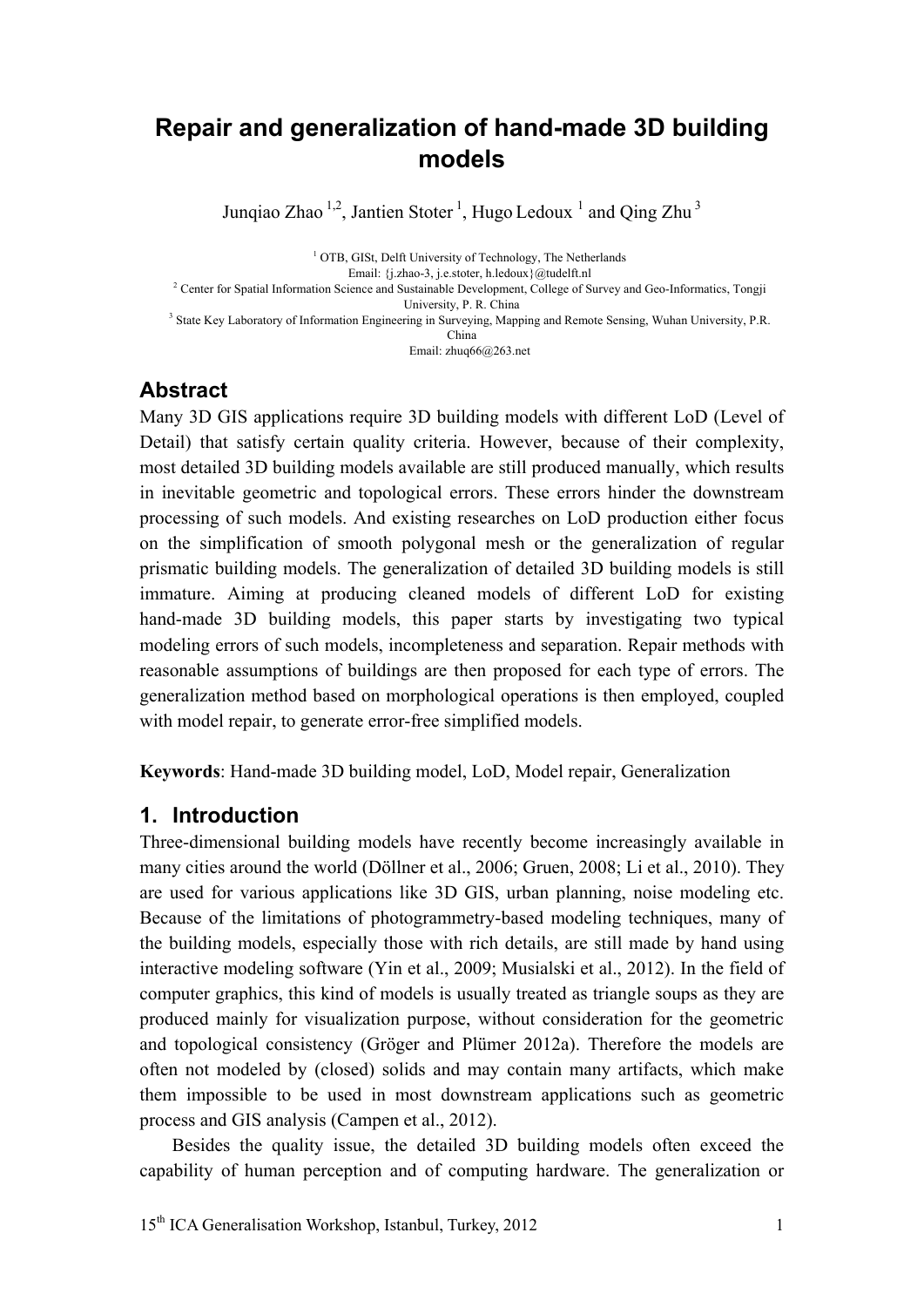simplification of such models is thus a common choice to produce models of simpler version to meet different requirements. However, existing generalization methods are proposed mainly for regular prismatic building models, which cannot handle more complex aggregate models (Meng and Forberg, 2006; Sester, 2007). And most simplification methods are proposed for smooth mesh surfaces, thus could not keep the characteristics of man-made objects, such as buildings (Glander and Döllner, 2009). More seriously, due to the geometric and topological errors of the input model, many of the existing generalization operations may result in unexpected artifacts or simply fail to work. Thus the production of different LoDs (Levels of Detail) for hand-made building models is often time consuming manual work.

 In this paper, the focus is on two typical modeling errors of hand-made 3D building models, i.e. *incompleteness* and *separation* (described in section 3). These two kinds of errors are usually caused by the modeling principles adopted in practice (Mohurd, 2010) and are different from generic geometric and topological errors such as holes, gaps and non-manifold issues which have been intensively studied (Botsch et al., 2007; Campen et al., 2012). They do little harm to the model appearances (for the viewer) but are fatal for other analytical applications that require watertight input. By repairing the error of *incompleteness* (described in section 4), further processing such as generalization (described in section 6) can be conducted on the cleaned output models. The generalization, in turn, can eliminate trivial features during the repair of *separation* (described in section 5), which reduces the computation costs and complexity of model repair.

 After these processes, correct 3D building models with desired LoD can be produced. The value of existing 3D building models will be added substantially and the investments in constructing 3D city models will pay off because of higher sustainability of the built information.

#### **2. Related work**

#### **2.1. Model repair**

There are plenty of researches on the model repair for geometric and topological errors present in polygonal mesh and CAD models (Ju, 2009; Campen et al., 2012). The existing methods can be classified into two categories: the surface-based and the volume-based methods. The surface-based methods detect and repair artifact directly on the input models (Liepa, 2003). These methods work on the local part of the input and thus perform fast. The overall shape of the model can also be kept. However, 3D building models lack the local continuity as smooth mesh does (walls are often at 90 degrees). So the surface based repair methods can not produce satisfied results on such models (Botsch et al., 2007).

 The volume-based methods first convert the input model into a volumetric representation (based on voxels). Model repair is then conducted in the volumetric domain. Finally, the surface of the resulting model is extracted (Nooruddin and Turk, 2003; Ju, 2004; Bischoff et al., 2005). These methods are usually robust and they can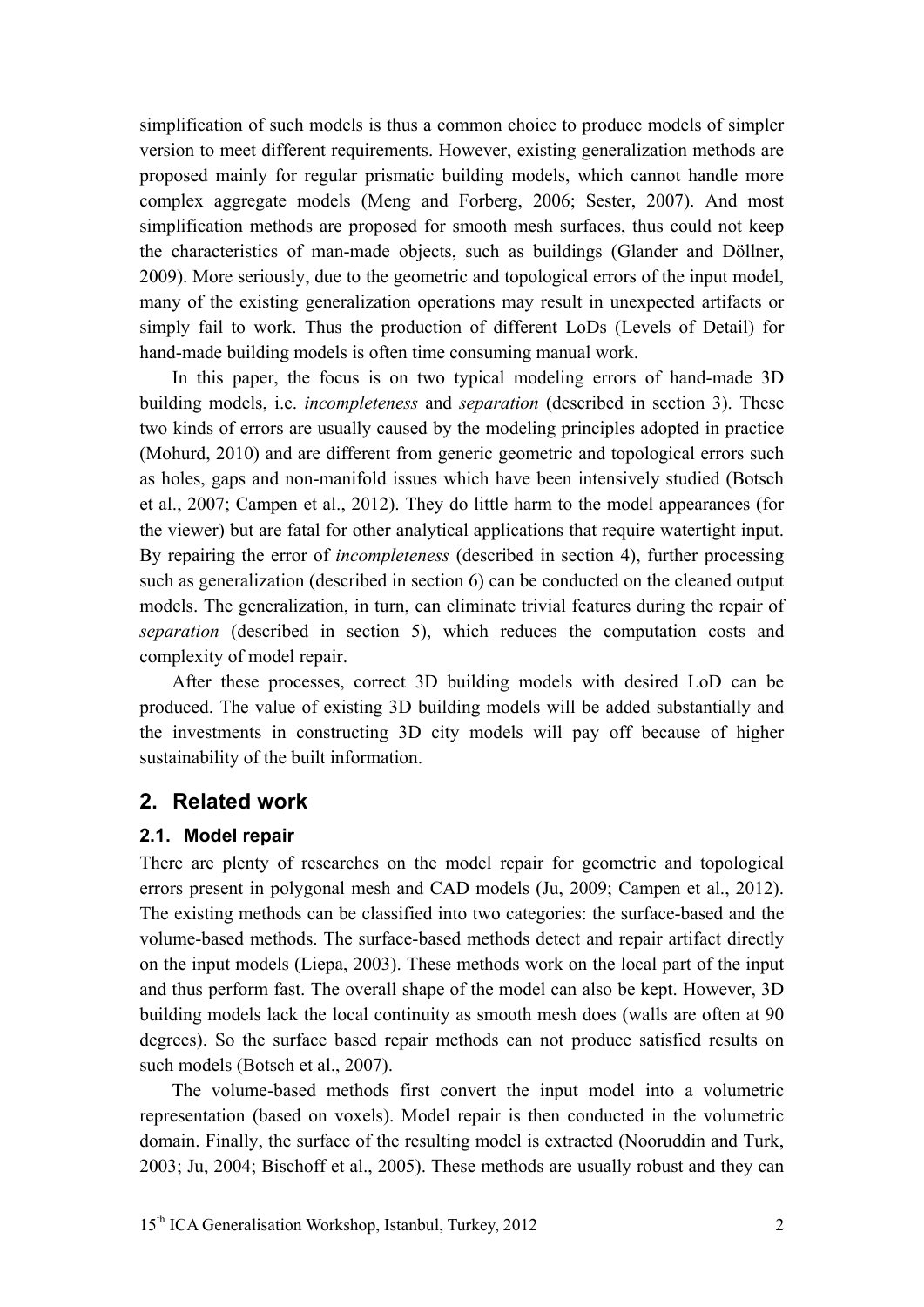produce watertight surfaces automatically. However, the shortcoming is that the volumetric representation may introduce sampling artifacts to the input model, even for the structure preserved method (Bischoff et al., 2005).

 As far as we know, model repair for 3D building models is still a new research area. Gröger and Plümer (2012a, b) focus mainly on the rules and axioms for consistent model representation and updating. In Akca et al. (2010), the geometric accuracy rather than geometric and topological quality is the major concern. More relevantly, Ledoux et al. (2009) propose methods to validate the GML solids based on a volumetric representation, but use constrained tetrahedralizations instead of voxels. Bogdahn and Coors (2010) and Wagner et al. (2012) propose a model healing pipeline for 3D building models, in both geometric and semantic aspects. However it only repair simple errors such as missing surfaces and orientations of normals. Our work share the similar goal of these methods but the difference is that this work focuses more on the typical modeling errors found in a hand-made model rather than generic geometric and topological errors.

## **2.2. Building generalization**

Since the introduction of LoD concept in 1976 (Clark, 1976), many mesh simplification algorithms have been proposed (Luebke et al., 2003; Cohen and Manocha, 2005). The basic idea is to allocate triangles adaptively according to the local complexity of surface. However, they are proposed mainly for smooth polygonal mesh, such as scanned models. Typical characteristics of a building, like parallelism, symmetry and perpendicularity of walls are not kept well (Poupeau and Ruas, 2007). The 3D generalization research commonly incorporates more generalization operations such as aggregation, deletion, and typification (Anders, 2005; Kada, 2007; Guercke et al., 2011). However, most of the methods are extended from traditional 2D generalization, thus are applicable to prismatic 2.5D building models. Although some approaches use techniques from the mesh simplification to deal with irregular building shapes, they do not handle aggregate models (Kada, 2002; Thiemann and Sester, 2004).

## **3. Definition of** *Incompleteness* **and** *Separation*

The source of the error of *incompleteness* is that modelers tend to model visually satisfied buildings with least efforts. As a result, invisible parts of the model such as the bottom plane of a building component as well as interior parts of a model which are hidden by the exterior surface are often left unmodeled (Figure 1). In another case, building installations like balcony and railings are usually modeled based on lower dimension representation such as a composite surface rather than solid representation (Figure 1) which often triggers errors like non-manifold in the downstream processing. This kind of geometric errors<sup>1</sup> caused by partial modeling and abstract modeling respectively are thus termed as *incompleteness*.

#### 15<sup>th</sup> ICA Generalisation Workshop, Istanbul, Turkey, 2012 3

<sup>&</sup>lt;sup>1</sup> The geometric error is the artifact on the surface of a model.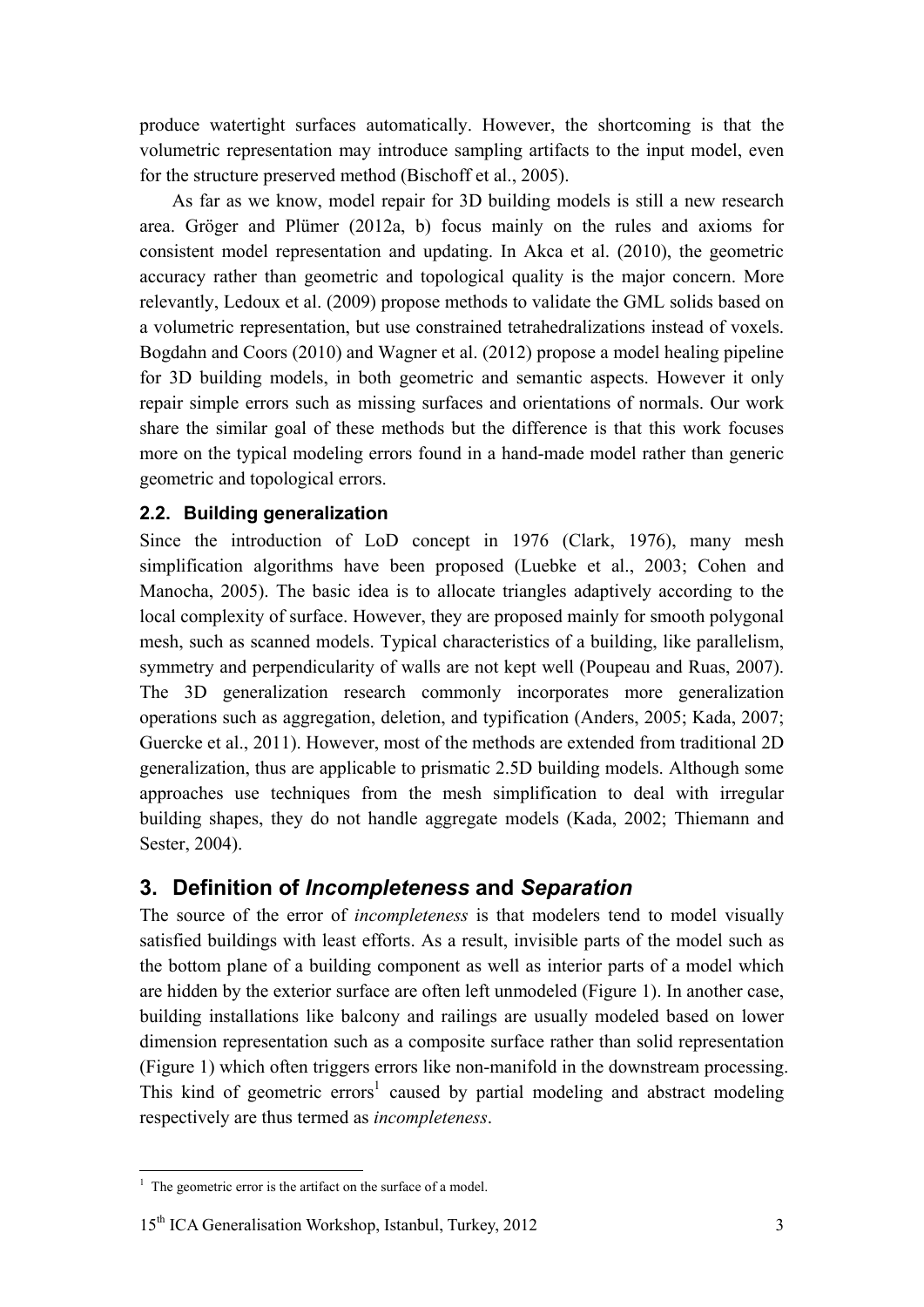Hand-made 3D building models also often contain topological errors<sup>2</sup>. By using the model library in the modeling phase, a building is usually modeled by assembling building components modeled separately. This results in an aggregate model in which building components probably intersect or touch with each other (Figure 2). These separated models should be combined seamlessly in geometry to express the correct topology. We name such kind of errors *separation*.

 The taxonomy of the modeling errors discussed in this paper is demonstrated in Figure 3. Generic geometric and topological errors mentioned previously could also occur on this kind of models. However, many methods and tools exist for healing these errors (Campen et al., 2012). We thus assume that the input model is free of these errors in this study.



Figure 1 Illustration of the error of *incompleteness*. (right-top: the dormer's front view and back view, in which only the visible part of the dormer is modeled; right-bottom: the railing's shaded view and wireframe view, in which the object is modeled using surfaces)



Figure 2 Illustration of the error of *separation* (left: the original model; right: the exploded view of the model which shows the separation of model components)



Figure 3 Demonstration of the error taxonomy

<sup>&</sup>lt;sup>2</sup> The topological error indicates the invalid relationship or connectivity between different model components.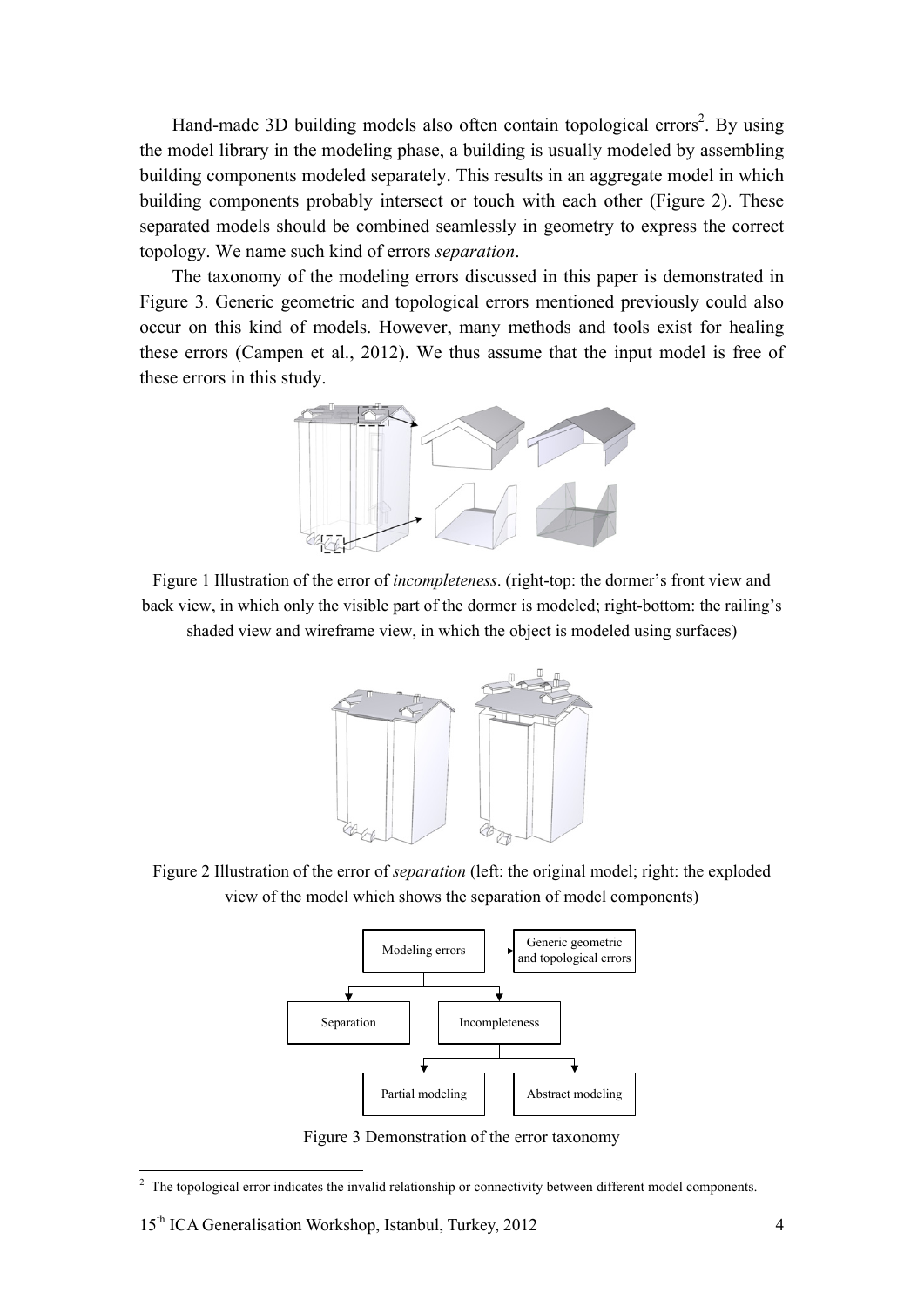#### **4. Repair method for** *incompleteness*

Because the hand-made building models usually contain little semantic information, the errors should be detected geometrically.

 A model is considered closed if it is represented by a compact 2-manifold with no boundary (boundary is composed by edges attached with only one face). Since the case of partial modeling leaves invisible faces of a solid unmodeled and since abstract modeling produces surfaces rather than solid, the detection of boundaries is therefore the first step to locate a possible error of *incompleteness*.

 After a boundary is detected, one cannot directly close it because unexpected structures can be created in abstract modeled building components. Instead, which of the two cases of error (i.e. intentionally left out details or the use of aggregated surfaces) should be further determined. This is a difficult task because both cases would have similar boundary shapes. Thus some assumptions of building models should be introduced.

 The first one is *integrity*. It assumes that all the components of a building model should be integrated with no visible gaps, in other words, either intersect or touch with each other. This assumption is derived from the basic requirements of a modeling task. With this assumption, boundary of a partial modeled building component will be hidden by the surface of its neighbor components. Therefore, we first detect its neighbor components by the intersection test of faces. Then the triangles intersected are re-triangulated and the component is finally closed by triangulating the cross section. The hidden part of the model, which is defined by a connected component with the boundary, should be eliminated (Figure 4).

 Some instances of partial modeling, such as the neglect of the bottom plane when a building touches the ground, cannot be directly healed using the above method. However, this error can be repaired using the triangulation of the intersection results of the component with a virtual ground plane as shown in Figure 5. It should be noted that it cannot be guaranteed that the intersection result is always a set of closed polygons in practice. This requires more complex healing procedures which include the repair of polygons in 2D and the hole filling in 3D.



Figure 4 The repair of error of partial modeling (left: the original dormer; middle: intersection with the roof; right: the closed result)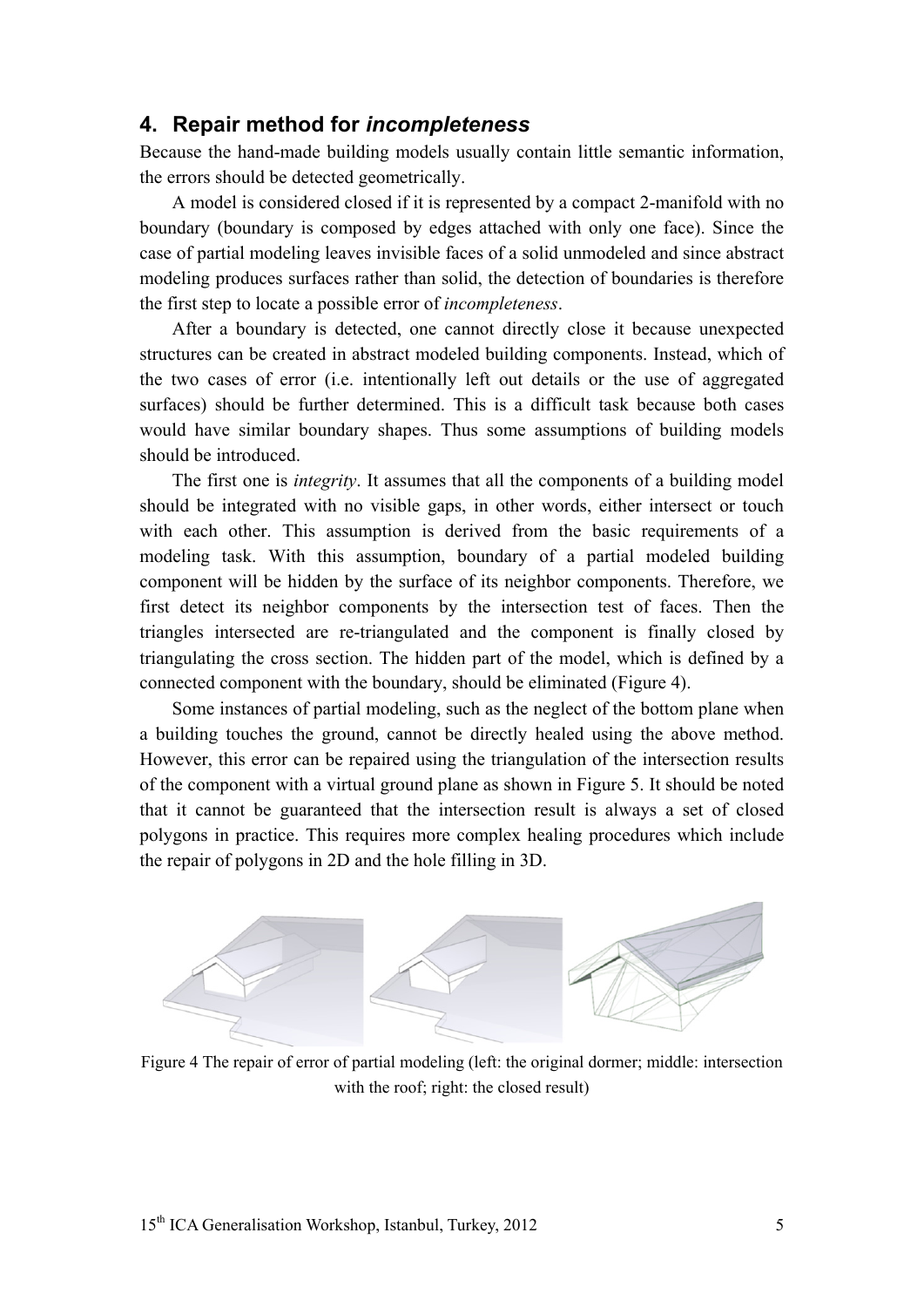

Figure 5 The intersection of the building model with a virtual ground plane



Figure 6 The repair of error of *abstract modeling* (left: the original railing; right: the extruded railing)

 After this process, the partial modeled components will be closed. However, boundaries will still be detected for the abstract modeled building components (or there might be no intersected neighbor faces detected for such kind of components). It is because the abstract modeled parts are always visible and not all of the boundaries of these models are hidden by other components or at the bottom. This is the second assumption introduced in this paper, termed *visible abstraction*. With this assumption, if a component still contains boundaries after the repair of *incompleteness*, the previous repair process should be rolled back and such component models should be converted into solid representation instead.

 Because the abstract modeling always uses surfaces to represent a solid, the surfaces should be extruded to form a solid. The question here is the choice of the direction of extrusion. One cannot simply use the normal of a surface because sometimes the orientations of faces on a hand-made model are not modeled correctly due to the double-sided rendering. Thus the compromise choice is to extrude the surface in both directions. This would cause some minor mismatches especially when the surface is on the edge of its neighbor component. However, it can be acceptable when the distance of extrusion is small, as demonstrated in Figure 6. It is also possible that both kinds of errors might exist in the same component. In this case, the introduced approach will extrude the surfaces into solids which guarantee the validity of the component.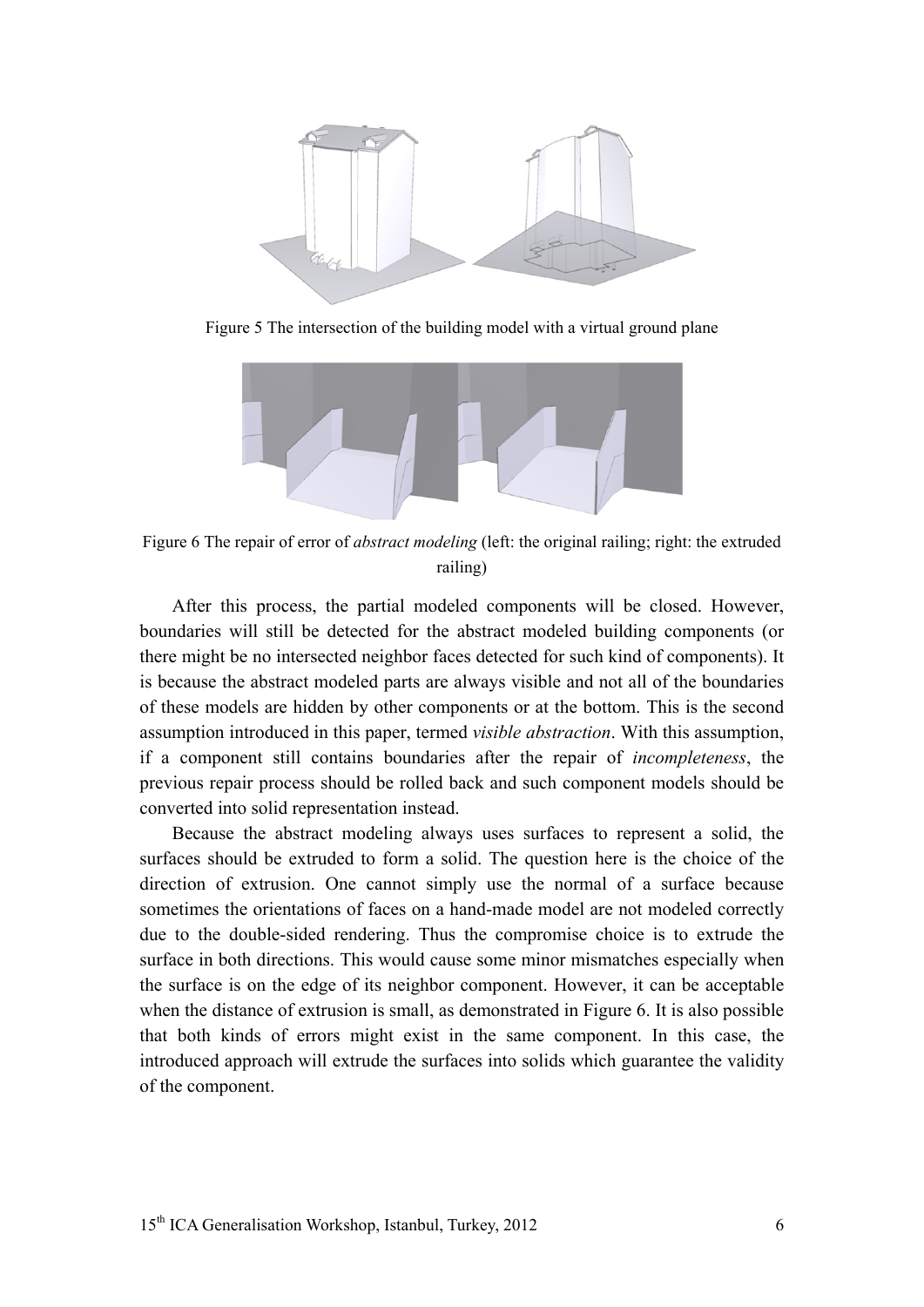#### **5. Repair method for** *separation*

After repairing the error of *incompleteness*, all the building components should be closed 2-manifolds. Then the error of *separation* can be repaired using morphological operations and Boolean operations.

 This method is similar to the handling of masonry structure in (Zhao et al., 2012). For components that touch with each other, firstly, both the components are dilated at a user defined scale parameter. Then, the adjacent components will intersect. The Boolean operation, Union is then employed to combine the intersected components. Finally, the combined model is eroded to restore its original size. For components that already intersect with each other, the Union operation can be employed directly.

 As stated at the beginning of this paper, the purpose of this paper is to produce cleaned LoDs for building model. It will be shown in the next section that some generalization steps should be conducted before the repair of *separation* because some of the components may be eliminated during generalization, which can reduce the costs of the repair work for *separation*.

## **6. 3D Building generalization based on morphological operation**

The purpose of generalization for a 3D building model is to progressively eliminate insignificant features of the model while maintaining the general shape of the building. In this paper, features of a 3D building model are evaluated geometrically without concerning about its perception or cognition importance. Therefore, the small protrusions and notches of a building component or a small and thin building component itself can be treated as insignificant features. The quantitative indices to describe the importance of feature can be various, such as the volume of the bounding box of a component, the volume of the component, or the area of the surface of the component. However, the bounding box is not suitable for long and thin features. And the volume and area are not easy to calculated because the feature should be extracted first, which needs sophisticated methods (Lee, 2005).



Figure 7 The generalization pipeline (Boxes with solid lines show the generalization processes)

 The morphological operations implemented in this research provide a concise way to eliminate insignificant features progressively. The whole generalization includes three steps as illustrated in Figure 7. The first one is the components filtering. In this step, the morphological operation of erosion with a given scale parameter is performed on all the building components as a filter. All the components that are thinner or shorter than the scale parameter will be deleted (as illustrated in Figure 8). After the process, the error of *separation* is repaired using the previously introduced method. To further eliminate notches and protrusions, the morphological operations of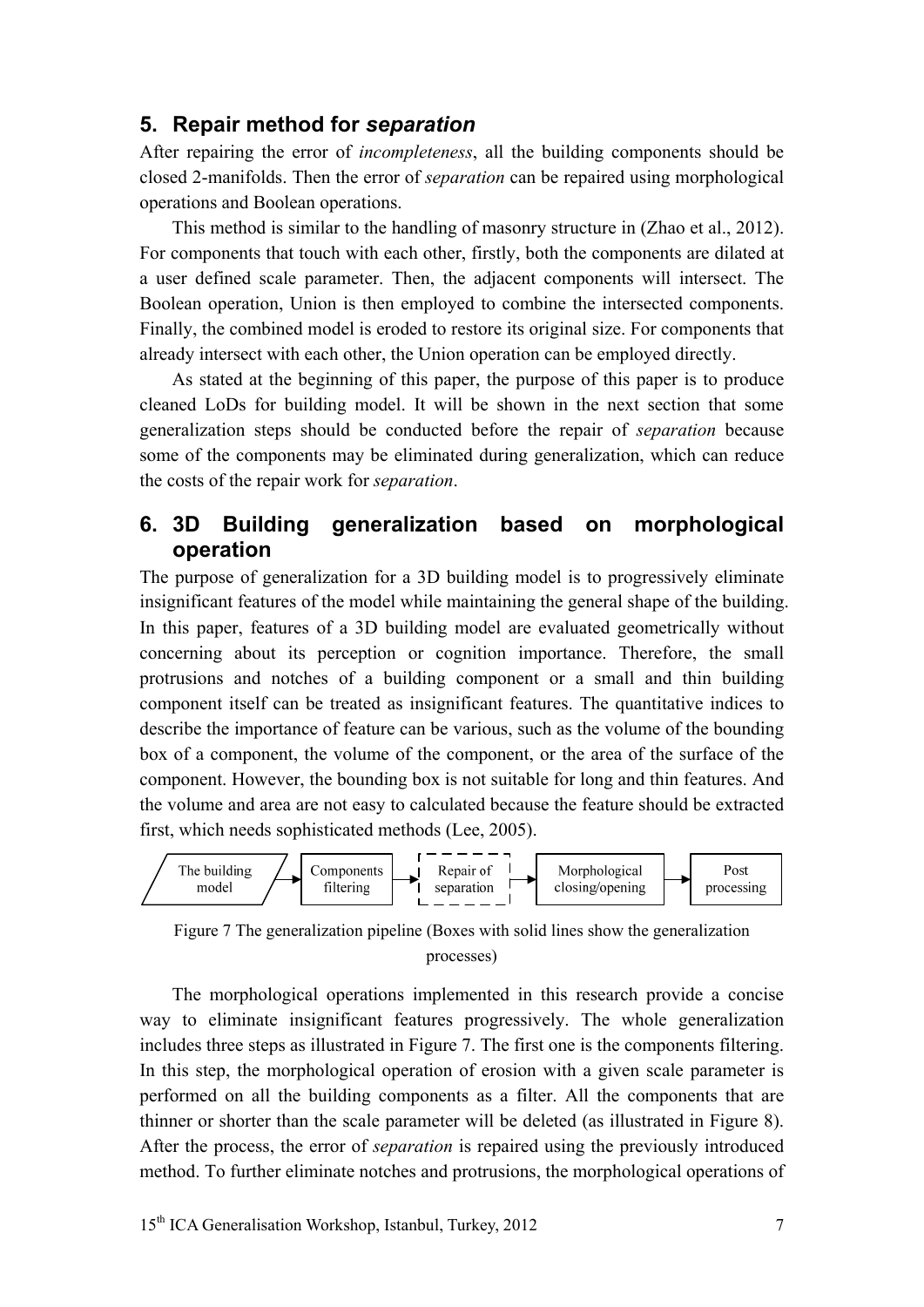closing and opening are employed (Zhao et al., 2012). The results are demonstrated in Figure 9).

 Since the morphological operation may introduces redundant triangles to the model, mesh simplification method such as QEM (Garland and Heckbert, 1997) is deployed as post-processing to further optimize the result. Figure 10 shows the generalization results of a hand-made dataset that have been generalized following the above procedure. The similar morphology based method for 3D generalization has been proposed by (Mayer, 2005; Forberg, 2007). However, their method requires the squaring of the model. The approach deployed in this paper is more generic by exploring the capability of Minkowski sum based on Nef-polyhedron (Hachenberger, 2007).



Figure 8 Building components filtering (top: the front view; bottom: the back view, in which trivial components are gradually eliminated)



Figure 9 The result of morphological opening (top: the front view; bottom: the back view. The input is the result of components filtering and the protrusions are gradually eliminated)



Figure 10 The generalization results of a hand-made building model (The number of triangles from left to right: 739, 623, 587, 394, 127)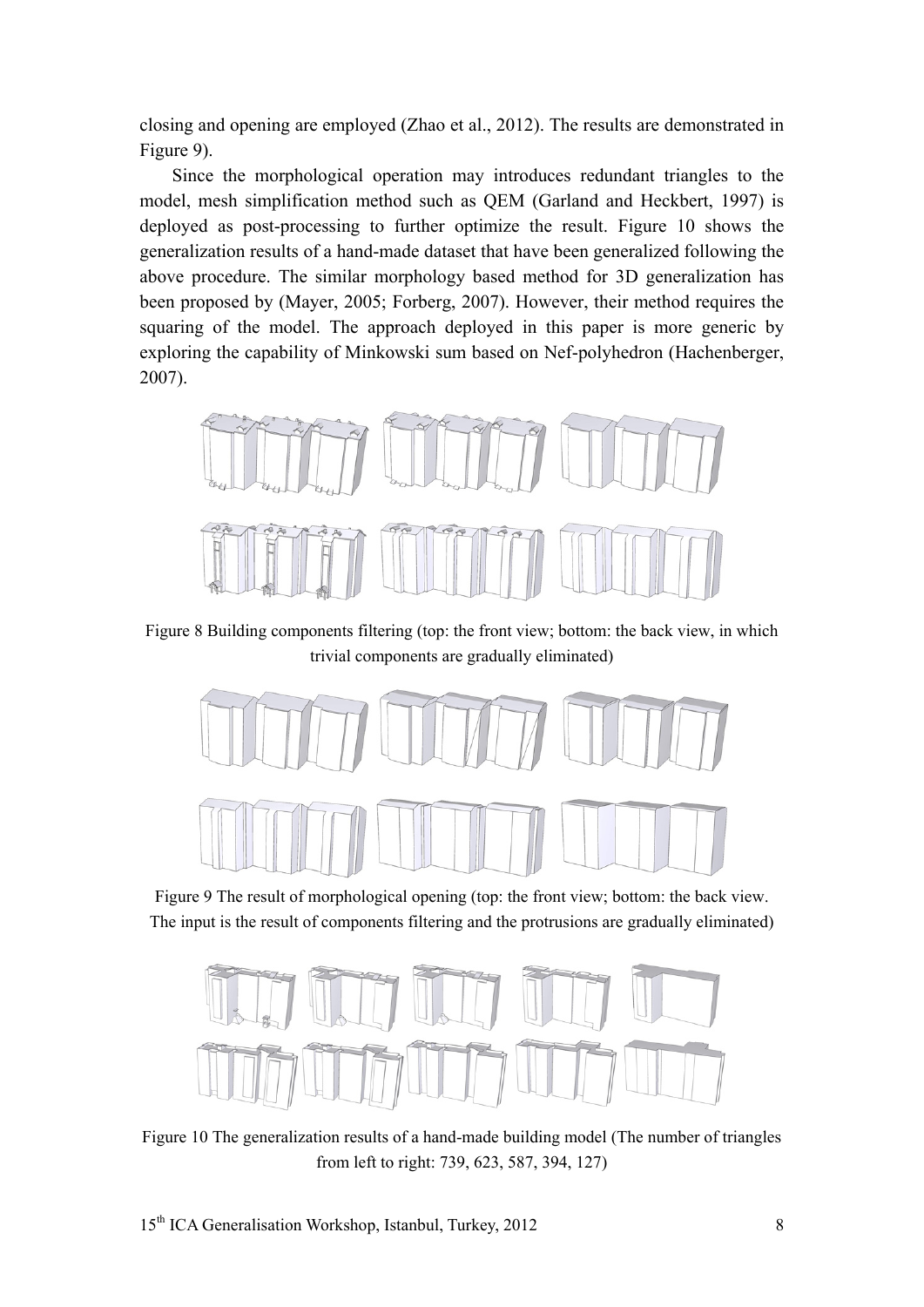#### **7. Conclusion and Future work**

Model repair and generalization are the essential processes for hand-made 3D building models to be fully used in GIS applications. This paper gives an attempt to investigate the errors of such kind of models. Then the repair algorithms are proposed for the errors of *incompleteness* and *separation*. To generate models of different LoD, generalization methods based on morphological operations are introduced. By assigning different scale parameters, the insignificant features of the building can be eliminated gradually.

 The computing complexity of the generalization algorithm is up to the implementation of Minkowski sum, which is  $O(n^3m^3)$  in CGAL<sup>3</sup>(CGAL, 2010). Further researches include the review of all kinds of modeling errors for 3D building models and the assessment of the proposed methods on more datasets. The effectiveness of different indices for evaluating importance of features should also be studied. Finally, more rules and knowledge of the building model can be incorporated to guide the repair and generalization processes.

#### **Acknowledgements**

This work is supported by the National Natural Science Foundation of China (41201379 and 41171311), the Dutch Technology Foundation STW, which is part of the Netherlands Organization for Scientific Research (NWO) and partly funded by the Ministry of Economic Affairs, Agriculture and Innovation. (Project code: 11300).

#### **References**

- Akca, D., Freeman, M., Sargent, I. and Gruen, A., 2010. Quality assessment of 3D building data. The Photogrammetric Record, 25(132): 339-355.
- Anders, K.H., 2005. Level of Detail generation of 3D building groups by aggregation and typification, *Proceedings of the 22nd international cartographic conference: mapping approaches into a changing world*, A Coruña, Spain, 9-16 July., pp. 8.
- Bischoff, S., Pavic, D. and Kobbelt, L., 2005. Automatic restoration of polygon models. *ACM Transactions on Graphics (TOG)*, 24(4): 1332-1352.
- Bogdahn, J. and Coors, V., 2010. Towards an automated healing of 3D urban models. In: T. Kolbe, G. König and N. Claus (Editors), *Archives of Photogrammetry, Remote Sensing and Spatial Information Science*, *Vol XXXVIII-4/W15 (3D Geoinfo 2010)*. Aachen: Shaker Verlag GmbH, pp. 13-17.
- Botsch, M. et al., 2007. Geometric modeling based on polygonal meshes, *ACM SIGGRAPH 2007 courses*. ACM New York, NY, USA.
- Campen, M., Attene, M. and Kobbelt, L., 2012. A Practical Guide to Polygon Mesh Repairing. The Eurographics Association.
- CGAL, 2010. Computational Geometry Algorithms Library, http://www.cgal.org.
- Clark, J.H., 1976. Geometric models for visible surface algorithms. *Communications of the ACM*, 19(10): 547-554.
- Cohen, J.D. and Manocha, D., 2005. Model simplification. In: C.D. Hansen and C.R. Johnson (Eds.), *The Visualization Handbook*. Academic Press, Inc, Orlando, pp. 393-411.
- Döllner, J., Kolbe, T.H., Liecke, F., Sgouros, T. and Teichmann, K., 2006. The virtual 3D city model of Berlin-managing, integrating, and communicating complex urban information, *Proceedings of the 25th International Symposium on Urban Data Management*. Citeseer, Aalborg, Denmark, pp. 15-17.
- Forberg, A., 2007. Generalization of 3D building data based on a scale-space approach. *ISPRS Journal of Photogrammetry and Remote Sensing*, 62(2): 104-111.

 $\frac{3}{3}$  n and m indicate the complicities of the two input polyhedra